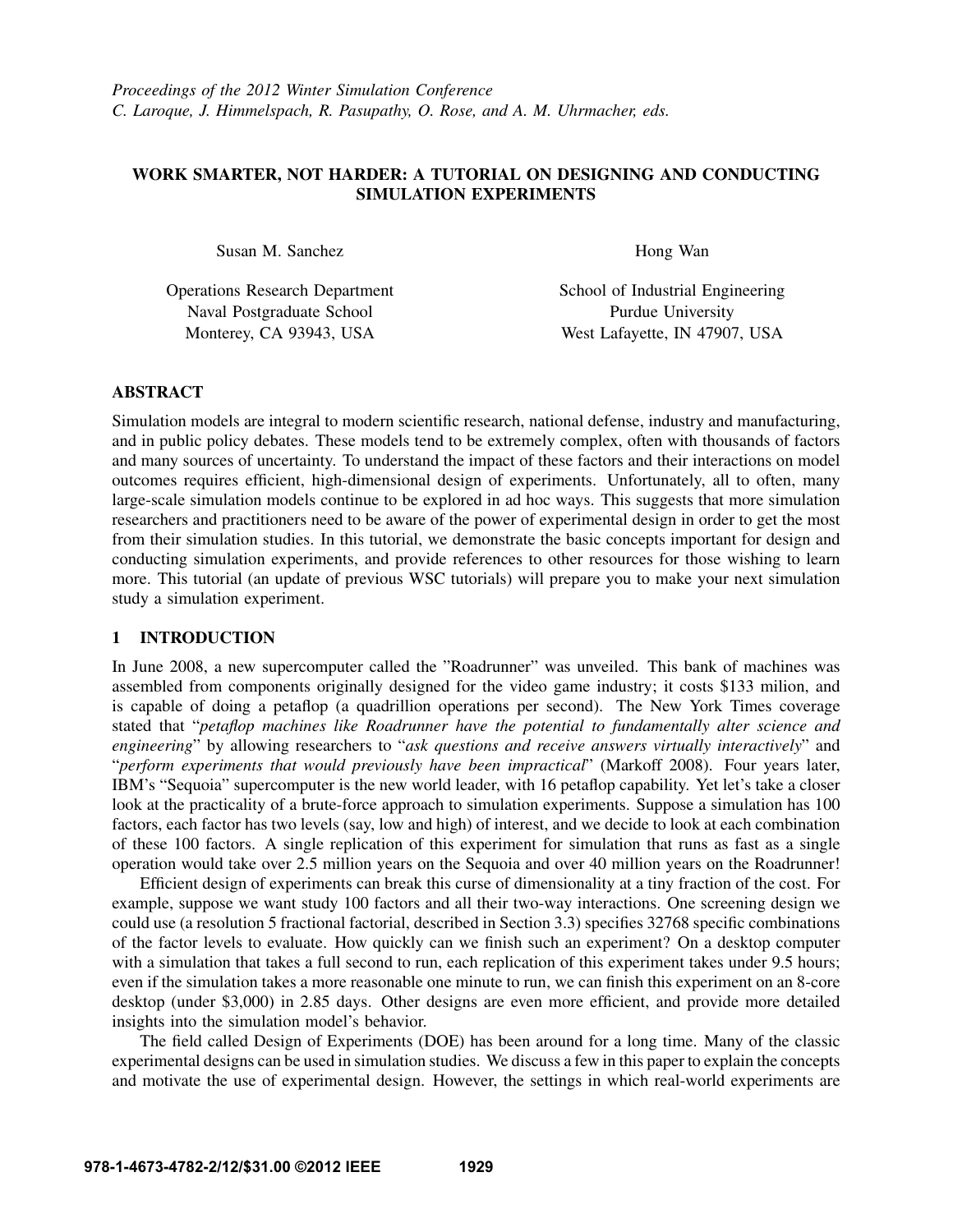performed can be quite different from the simulation environment, so a framework specifically geared toward simulation experiments is beneficial.

Before undertaking a simulation experiment, it is useful to think about *why* this the experiment is needed. Simulation analysts and their clients might seek to (i) *develop a basic understanding* of a particular simulation model or system, (ii) *find robust* decisions or policies, or (iii) *compare the merits* of various decisions or policies. The goal will influence the way the study should be conducted (Kleijnen et al. 2005).

We focus on setting up single-stage experiments to address the first goal, and touch briefly on the second. Although the examples in this paper are very simple simulation models, the same types of designs have been extremely useful for investigating more complex simulation models in a variety of application areas. For a detailed discussion of the philosophy and tactics of simulation experiments, a more extensive catalog of potential designs, and a comprehensive list of references, see Kleijnen et al. (2005) or Sanchez et al. (2012); other useful references are Kleijnen (2007), Chapter 12 of Law (2007), or Sanchez (2009).

The benefits of experimental design are tremendous. Once you realize how much insight and information can be obtained in a relatively short amount of time from a well-designed experiment, DOE should become a regular part of the way you approach your simulation projects.

# 2 BASIC CONCEPTS

## 2.1 Definitions and Notation

One of the first things an experimenter or tester must do to design a good experiment is identify the experimental factors. In DOE parlance, *factors* are the input (or independent) variables that are thought might have some impact on *responses* (i.e., experimental outputs). In general, an experiment might have many factors, each of which might assume a variety of values, called *levels* of the factor in DOE. A primary goal of many DOEs is to identify which of the factors are really important for which responses, and which are not and can thus be dropped from further consideration, greatly reducing the experimental effort and simplifying the task of interpreting the results. Also, of the important factors, we would like to identify the nature of the impact on the responses (e.g., increasing, linear, quadratic), and whether the levels of some factors influence the effects that other factors have (called factor *interactions*).

To identify appropriate designs, it is often useful to classify the factors along several dimensions:

- *Quantitative* or *qualitative*. Quantitative factors naturally take on numerical values, while qualitative factors do not (though they might be assigned numeric coded values).
- *Discrete* or *continuous* (quantitative factors only). Discrete factors can have levels only at certain separated values; an example would be the number of x-ray machines in a hospital, which would have to be a non-negative integer, presumably with some upper bound. Continuous factors can assume any real value, perhaps within some range, such as the speed at which a vehicle is operated.
- *Binary* or not. Binary factors are naturally constrained to just two levels, like the classification of a part as either defective or non-defective. Non-binary factors could take on more than two values, but might still be tested at only two levels, typically "low" and "high," or might be allowed to assume (many) more than two levels in the experiment.
- *Controllable* or *uncontrollable*. In a simulation experiment all factors are manipulated and controlled, but in reality factors might be controllable or not. For example, the degree or nature of enemy jamming of a communications system would be controlled in a simulation, but not in an actual fight. This can affect how the experimenter interprets the estimates of the effects of factors.

Throughout this paper, *simulation model* denotes any model that is evaluated using a computer. Simulation models come in many flavors. There are deterministic simulations (e.g., numerical solutions of differential equations, where the same set of inputs always produces the same output) and stochastic simulations (where the same set of simulation inputs may produce different output unless the randomnumber streams are carefully controlled). Simulations that model a process that occurs over time can also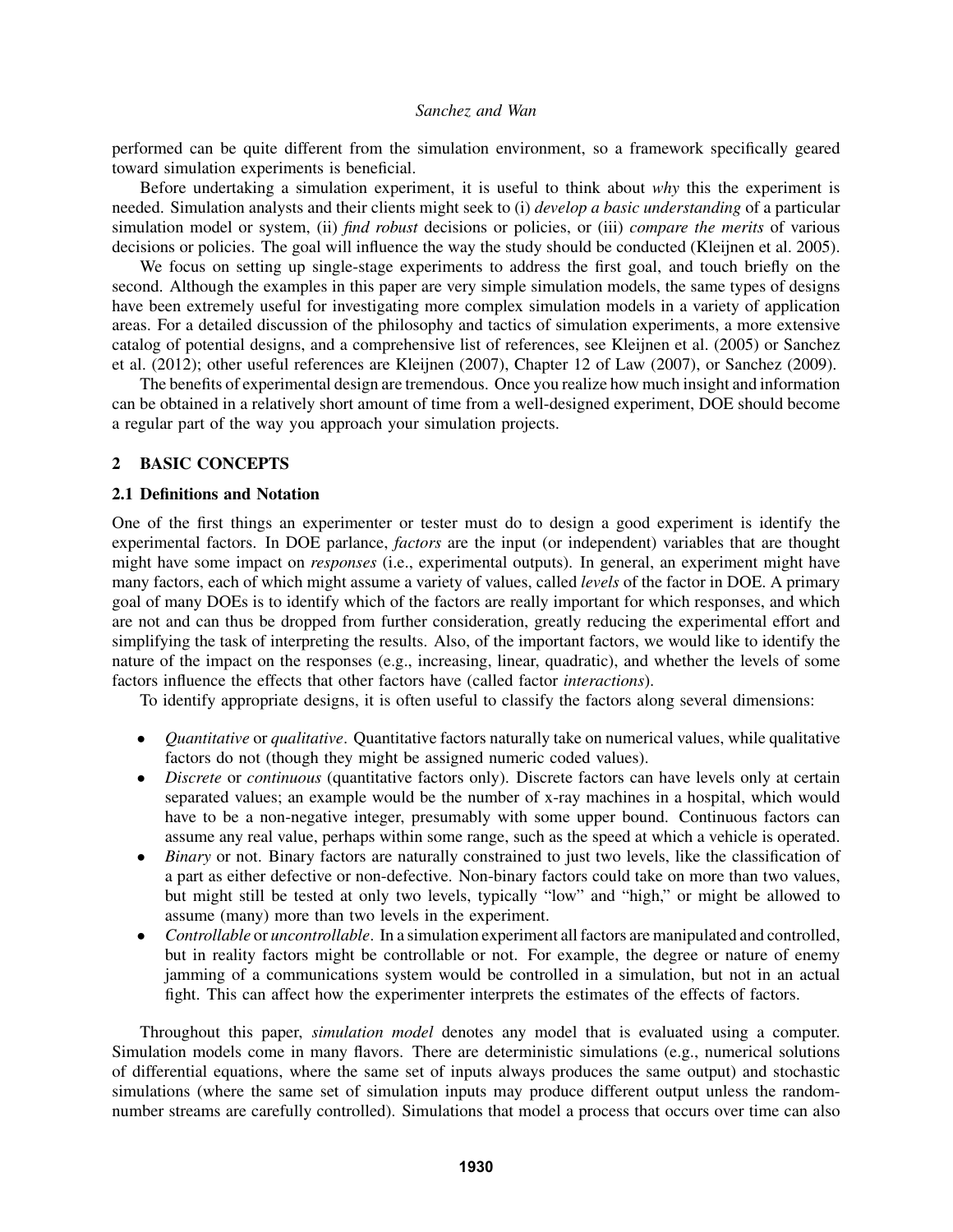be characterized as terminating or non-terminating, depending on the stopping conditions. For ease of presentation we assume that terminating simulations are used; the simulation stops after either a pre-specified amount of simulation time has elapsed, or when a specific event or condition occurs.

Mathematically, let  $X_1, \ldots, X_k$  denote the *k* factors in our experiment, and let *Y* denote a response of interest. Sometimes graphical methods are the best way to gain insight about the *Y*'s, but often we are interested in constructing *response surface metamodels* that approximate the relationships between the factors and the responses with statistical models (typically regression models).

First, suppose that the *Xi*'s are all quantitative, although they can be discrete or continuous. A *main-effects model* means we assume

$$
Y = \beta_0 + \sum_{i=1}^k \beta_i X_i + \varepsilon,\tag{1}
$$

where the ε's are independent random errors with mean zero. Ordinary least-squares regression assumes that the  $\varepsilon$ 's in (1) are also identically distributed, but the regression coefficients are still unbiased estimators of the  $\beta_i$  even if the underlying variance is not constant.

To explore any quadratic effects, we will include terms like  $X_1^2$  as potential explanatory variables for *Y*. Similarly, two-way interactions are terms like *X*1*X*2. A *second-order model* includes quadratic effects and two-way interactions, although it is best for numerical stability to fit this after centering the quadratic and interaction terms, as in (2):

$$
Y = \beta_0 + \sum_{i=1}^k \beta_i X_i + \sum_{i=1}^k \beta_{i,i} (X_i - \overline{X}_i)^2 + \sum_{i=1}^{k-1} \sum_{j=i+1}^k \beta_{i,j} (X_i - \overline{X}_i)(X_j - \overline{X}_j) + \varepsilon.
$$
 (2)

Some statistical packages do this centering automatically. It is worth noting that regression can also be used when some of the *X*'s are qualitative—in fact, the ANOVA (analysis of variance) technique commonly used for experimental designs with qualitative *X*'s is a special case of regression.

A *design* is a matrix where every column corresponds to a factor, and the entries within the column are settings for this factor. Each row represents a particular combination of factor levels, and is called a *design point*. If the row entries correspond to the actual settings that will be used, these are called *natural levels*. Coding the levels in a standardized way is a convenient way to characterize a design. Different codes are possible, but for quantitative data the low and high levels are often coded as  $-1$  and  $+1$ , respectively, for arithmetic convenience. Each repetition of the whole design matrix is called a *replication* and we generally assume that the replications are independent. Let  $n_d$  be the number of design points, and  $n_r$  be the number of replications. Then the total number of experimental units is  $n_{tot} = n_d n_r$ .

### 2.2 Pitfalls to Avoid

Two common types of simulation studies are ill-designed experiments. The first can occur if several people each suggest an "interesting" combination of factor settings, so a handful of design points end up being explored where many levels change simultaneously. Consider an agent-based simulation model of the child's game, where two teams (blue and red) each try to "capture the flag" of the opposition. Suppose that only two design points are used, corresponding to different settings for the speed  $(X_1)$  and stealth  $(X_2)$  of the blue team, with the results in Figure 1a. (Instead of providing numerical response values, a blue circle is used to represent a "good" average outcome for the blue team, while a red square represents a "bad" average outcome.) One person might claim these results show that high stealth is of primary importance, another that speed is the key to success, and a third that they are equally important. There is *no way* to resolve these differences of opinion without collecting more data. In statistical terms, the effects of stealth and speed are said to be *confounded*. In practice, simulation models easily have dozens or hundreds of potential factors. A handful of haphazardly chosen scenarios, or a trial-and-error approach, can use up a great deal of time without addressing the fundamental questions.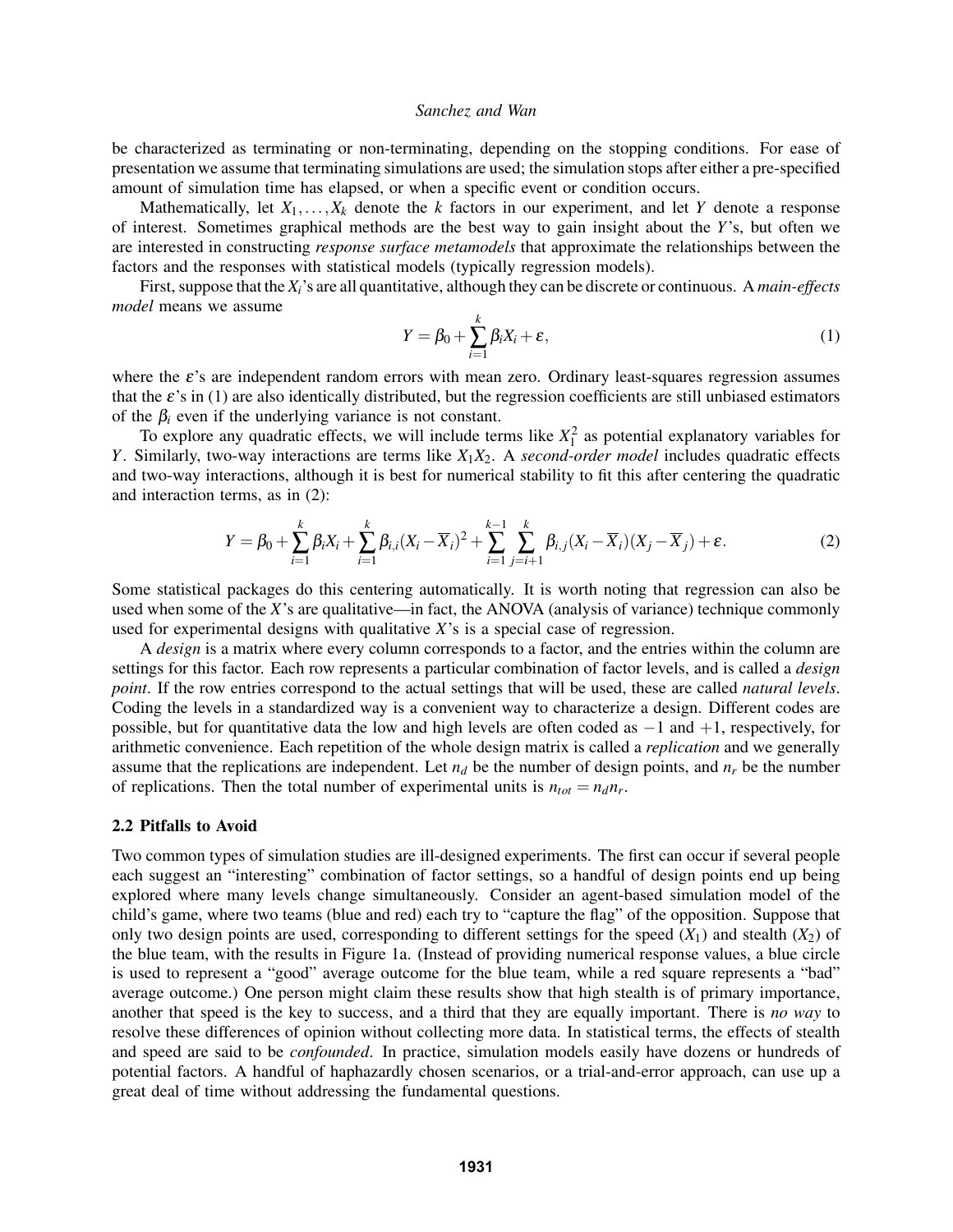

a. Confounded effects b. One-at-a-time sampling effects

Figure 1: Two poor designs for capture-the-flag.

The second type of study that can be problematic occurs when people start with a "baseline" scenario and vary one factor at a time. Revisiting the capture-the-flag example, suppose the baseline corresponds to low stealth and low speed. Varying each factor, in turn, to its high level yields the results of Figure 1b. It appears that *neither* factor is important, so someone using the simulation results to decide how to choose a team would not know how (or if) to proceed. But combining the results of Figure 1a and b, it is clear that success requires both high speed and high stealth. This means the that factors interact—and if there are interactions, one-at-a-time sampling will never uncover them!

The pitfalls of using a poor design seem obvious on this toy problem, but the same mistakes are made far too often in larger studies of more complex models. When only a few variations from a baseline are conducted, there may be many factors that change but a few that decision makers think are "key." If they are mistaken, changes in performance from the baseline scenario may be attributed to the wrong factors. Similarly, many analysts change one factor at a time from their baseline scenario, but fail to understand that this approach implicitly assumes that there are no interaction effects. This assumption may be unreasonable unless the region of exploration is very small.

Another pitfall to avoid is more subtle. The statistical DOE literature focuses, in large part, on comparing designs in terms of the number of design points or the precision of specific factor effect estimates (e.g., main effects) based on assumed response behavior. This means there is a tendency to limit the investigation to a very small number of factors and/or limit the number of levels for each factor. This mindset is counterproductive for simulation experiments, particularly given the availability of computing clusters and the relative time required to create (vs. run) the model. It is better to gather enough data, via larger designs and more than one replication, to be able to explore the simulation's performance without resorting to lots of simplifying assumptions or relying on series of small experiments that may need to be back-tracked.

## 2.3 Choosing Factors

Potential factors in simulation experiments include the *input parameters* or *distributional parameters* of a simulation model. For example, a simulation model of a repair facility might have both quantitative factors (such as the number of mechanics of different types, or the mean time for a particular task) and qualitative factors (such as priority rules).

Generating a list of the potential inputs to a simulation model is one way of coming up with an initial factor list. However, factors need not correspond directly to simulation inputs. For example, suppose two inputs are the mean times  $\mu_1$  and  $\mu_2$  required for a specific agent to process messages from class 1 and class 2, respectively, where message class 1 is considered more complex than message class 2. Varying  $\mu_1$  and  $\mu_2$  independently may either result in unrealistic situations where  $\mu_1 < \mu_2$ , or require the analyst to select narrow factor ranges. Instead, we could use  $\mu_1$  as one factor to represent the capabilities of the agent, and vary the ratio  $\mu_2/\mu_1$  over a range of interesting values (say, 0.4 to 0.9) to represent the relative difference in message complexity.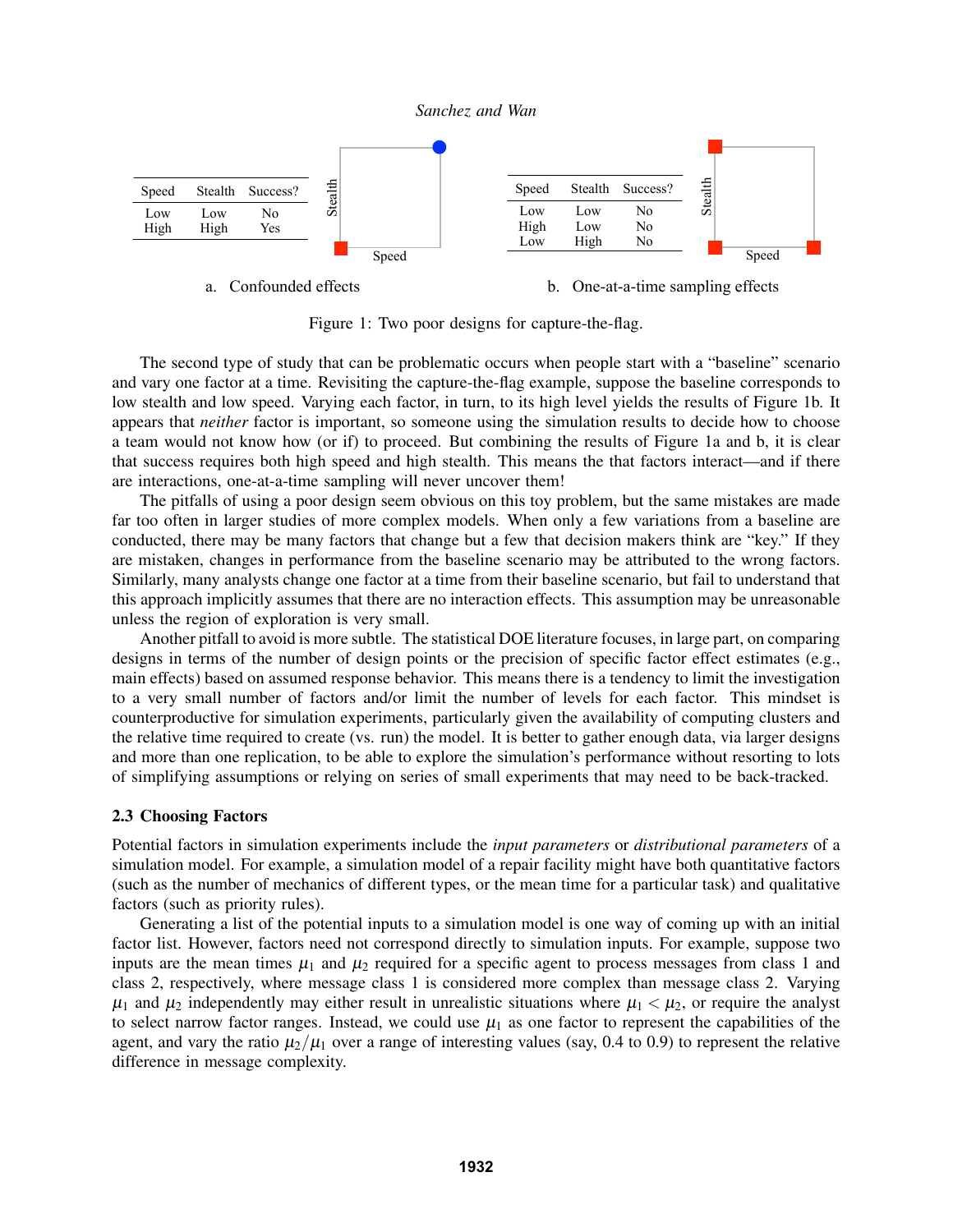### 2.4 Sample-Size Issues

In live experiments, where data are extremely expensive, the total sample size is often very small. This affects the choice of an experimental design as well as the number of replications.

In simulation experiments, where a major portion of the effort often occurs in model development, the total sampling budget may not be so constrained. This increases the set of potential designs that can be used, and it may be possible to generate a great deal of information (even hundreds of thousands of runs) in a relatively short time. We discuss this further in Section 3.

#### 2.5 Non-terminating Simulations

Different types of simulation studies involve different types of *experimental units*. For a static Monte Carlo simulation, where no aspect of time is involved, the experimental unit is a single observation. For time-stepped or discrete-event stochastic simulation studies, it more often is a run or a batch, yielding an averaged or aggregated output value. When runs form the experimental units for non-terminating simulations, and steady-state performance measures are of interest, care must be taken to delete data during the simulation's warm-up period before performing the averaging or aggregation. Details may be found in any simulation textbook, such as Law (2007) or Kelton, Smith, and Sturrock (2011).

### 3 POTENTIAL EXPERIMENTAL DESIGNS

Many designs are available in the literature. We focus on a few basic types that we have found particularly useful for simulation experiments. Factorial or gridded designs are straightforward to construct and readily explainable—even to those without statistical backgrounds. Coarse grids (2*<sup>k</sup>* factorials) are most efficient if we can assume that the simulation response is well-fit by a model with only linear main effects and interactions, while fine grids (more than two levels for factors) provide greater detail about the response and greater flexibility for constructing metamodels of the responses. When the number of factors is large, then more efficient designs are required. We have found Latin hypercubes to be good general-purpose designs for exploring complex simulation models when little is known about the response surfaces. Two-level designs called *resolution 5 fractional factorials* (R5-FFs) allow the linear main effects and interactions of many factors to be investigated simultaneously; they are potential choices either when factors have only two qualitative settings, or when practical considerations dictate that only a few levels be used for quantitative input factors. Expanding these R5-FFs to central composite designs provides some information about nonlinear behavior in simulation response surfaces.

Factorials (or gridded designs) are perhaps the easiest to discuss: they examine all possible combinations of the factor levels for each of the  $X_i$ 's. A shorthand notation for the design is  $m^k$ , which means  $k$  factors are investigated, at *m* levels for each factor, in a total of *m <sup>k</sup>* design points. *Crossed designs*, where different sets of factors are investigated at different numbers of levels are written as, e.g.,  $m_1^{k_1} \times m_2^{k_2}$ , where  $k_1$  factors are evaluated at *m*<sup>1</sup> levels each, and another *k*<sup>2</sup> factors are evaluated at *m*<sup>2</sup> levels each.

# $3.1$   $2<sup>k</sup>$  Factorial Designs (Coarse Grids)

The simplest factorial design is a  $2^k$  because it requires only two levels for each factor. These can be low and high, often denoted  $-1$  and  $+1$  (or  $-$  and  $+$ ). 2<sup>k</sup> designs are very easy to construct. Start by calculating the number of design points  $N = 2<sup>k</sup>$ . The first column alternates  $-1$  and  $+1$ , the second column alternates −1 and +1 in groups of 2, the third column alternates in groups of 4, and so forth by powers of 2. Conceptually,  $2^k$  factorial designs sample at the corners of a hypercube defined by the factors' low and high settings. The left of Figure 2 shows an example for a  $2<sup>3</sup>$  design. Envisioning a  $2<sup>4</sup>$  or larger design is left to the hyperimaginative reader.

Factorial designs have several nice properties. They let us examine more than one factor at a time, so they can be used to identify important interaction effects. They are also *orthogonal* designs: the pairwise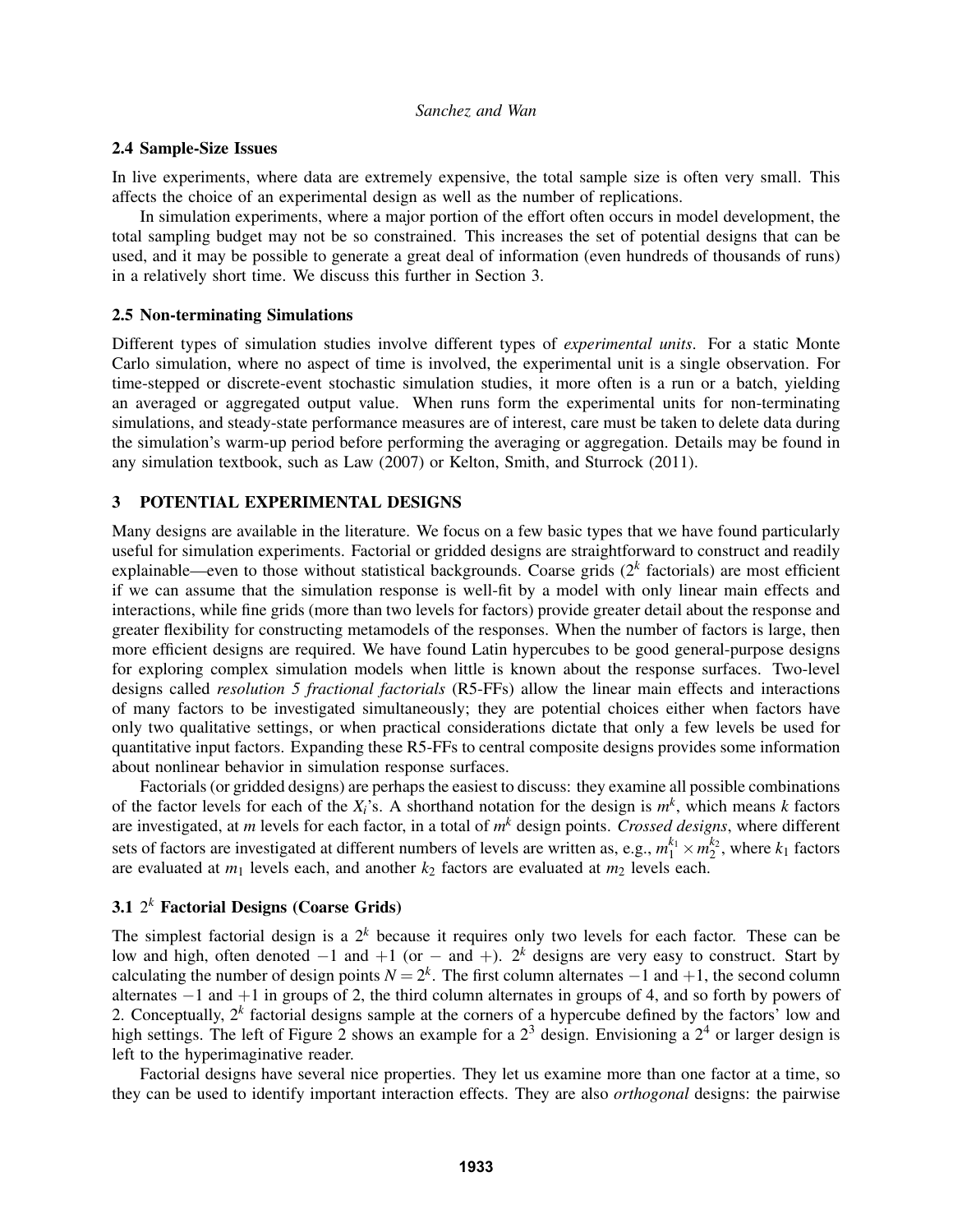*Sanchez and Wan*



Figure 2:  $2^3$  factorial design, graphically and in matrix form, with numbered design points.

correlation between any two columns (factors) is equal to zero. This simplifies the analysis of the output (*Y*'s) we get from running our experiment, because estimates of the factors' effects  $(\hat{\beta}_i)$ 's) and their contribution to the explanatory power  $(R^2)$  of the regression metamodel will not depend on what other explanatory terms are present in the regression metamodel. From Figure 2, there are seven different terms (three main effects, two two-way interactions, and one three-way interaction) that we could consider estimating from a  $2<sup>3</sup>$  factorial experiment. But since we also want to estimate the intercept (overall mean), that means there are eight things we could try to estimate from eight data points. That will not work—we will always need at least one degree of freedom (d.f.) for estimating error (and preferably, a few more). A similar relationship holds as we increase the number of factors *k*.

So, what do people do with a factorial design? One possibility is to *replicate* the design to get more d.f. for error. Estimating eight effects from eight observations (experimental units) is not possible, but estimating eight effects from 16 observations is simple. Replication also makes it easier to detect smaller effects by reducing the underlying standard errors associated with the estimates of the  $\beta$ 's. In simulation experiments replication is quite important for another reason: the response variability can differ dramatically across design points, and understanding the behavior of the response variability may be as important (or more important) than understanding the behavior of the response mean.

Another option is to *make simplifying assumptions.* The most common approach is to assume that some higher-order interactions do not exist. In the  $2<sup>3</sup>$  factorial of Figure 2, one d.f. would be available for estimating error if the three-way interaction could safely be ignored. We could then fit a second-order regression model to the results. Similarly, if we have data for a single replication of a  $2<sup>4</sup>$  factorial design but can assume there is no four-way interaction we have one d.f. for error; if we can assume there are no three-way or four-way interactions, we have five d.f. for error estimation. Making simplifying assumptions sounds dangerous, but it can be a good approach. Over the years, statisticians conducting field experiments have found that often, if there are interactions present, the main effects also show up unless you "just happen" to set the low and high levels so the effects cancel. There is also a rule of thumb stating that the magnitudes of two-way interactions are at most about 1/3 the size of main effects, and the magnitudes of three-way interactions are at most about 1/3 the size of the two-way interactions, etc. Whether or not this holds for experiments on simulations of complex systems is not yet certain–we may expect to find stronger interactions in a simulation of a supply chain or humanitarian assistance operations than when growing potatoes. Consequently, we advocate checking (at a minimum) for second-order interactions.

# 3.2 *m <sup>k</sup>* Factorial Designs (Finer Grids)

Examining each of the factors at only two levels (the low and high values of interest) means we have no idea how the simulation behaves for factor combinations in the interior of the experimental region. Finer grids can reveal complexities in the landscape. When each factor has three levels, the convention is to use  $-1$ , 0 and 1 (or  $-$ , 0, and  $+$ ) for the coded levels. Consider the capture-the-flag example once more. Figure 3 shows the (notional) results of two experiments: a  $2^2$  factorial (on the left) and an  $11^2$ factorial (on the right). For the  $2<sup>2</sup>$  factorial, all that can be said is that when speed and stealth are both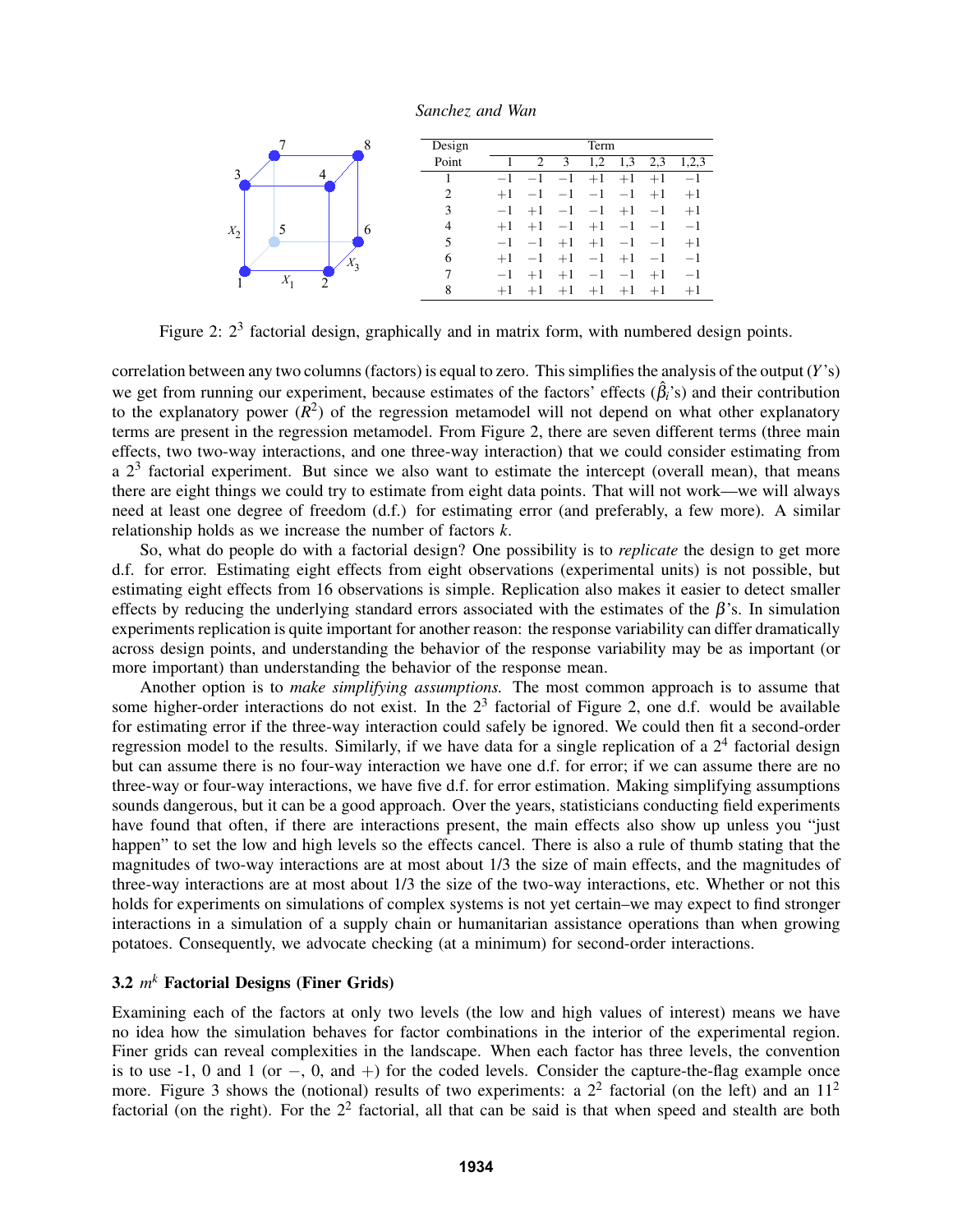high, the agent is successful. Much more information is conveyed by the  $11<sup>2</sup>$  factorial: here we see that if the agent can achieve a minimal level of stealth, then speed is more important. In both subgraphs the blue circles—including the upper right-hand corner—represent good results, the tan triangles in the middle represent mixed results, and the red squares on the left-hand side and bottom represent poor results.



Figure 3:  $2^2$  and  $11^2$  factorial designs for capture-the-flag.

When we study more than two factors, a scatterplot matrix of the design points is a useful graph for visualizing the design—it shows the projections of the full design onto each pair of factors. Consider the left-most graph in Figure 4 for a  $2<sup>4</sup>$  factorial. This graph contains cells of subplots of the design points for pairs of factors at a time. For instance, the third cell over in the top row plots the  $(X_3, X_1)$ factor combinations; the third cell down in the left column is just its transpose, plotting the pairs  $(X_1, X_3)$ , so carries the same information. The second graph in Figure 4 contains the scatterplot matrix for a 4<sup>4</sup> factorial. *Matrix*<br>*X*<sub>2</sub>



Figure 4: Scatterplot matrices for selected factorial and NOLH designs.

The larger the value of *m* for an *m*<sup>k</sup> factorial design, the better its space-filling properties. Yet despite a handful of factors because of their massive data requirements. A  $2^{20}$  requires  $n_d$  over one million, a  $5^{10}$ the greater detail provided, and the ease of interpreting the results, fine grids are not suitable for more than requires  $n_d > 9.7$  million, and a 10<sup>10</sup> factorial requires 10 billion design points.

(relative to main effects and two-way or possibly three-way interactions), this seems like a lot of wasted Considering the number of high-order interactions we *could* fit but may not believe are important effort. It means we need *smarter, more efficient* types of experimental designs if we are interested in exploring many factors.

# 3.3 2<sup>k−*p*</sup> Resolution 5 Fractional Factorial and Central Composite Designs

Sometimes many factors take on only a few levels. In these cases, we can consider variations of gridded designs. If we are willing to assume that some high-order interactions are not important, we can cut down (perhaps dramatically) the number of runs required to examine a fixed number of factors using a *fractional factorial* design.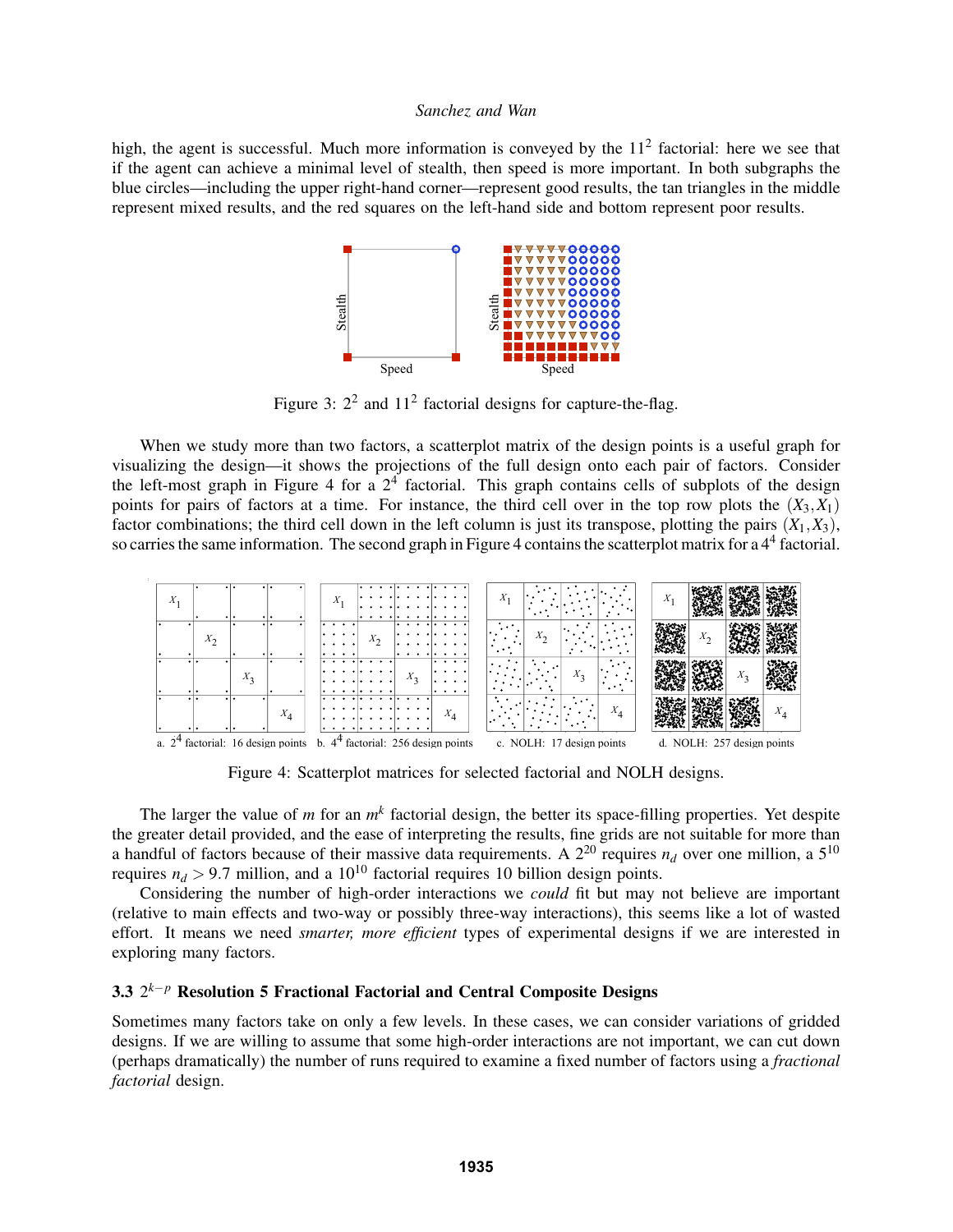Graphically, these sample at a carefully-chosen fraction of the corner points on the hypercube. The left-most cube in Figure 5 shows the sampling for a  $2^{3-1}$  factorial design, i.e., investigating three factors, each at two levels, in only  $2^{3-1} = 4$  runs. There are two points on each of the left and right faces of the cube, and each of these faces has one instance of  $X_2$  at each level and one instance of  $X_3$  at each level, so we can isolate the effect for factor *X*1. Similarly, averaging the results for the top and bottom faces allows us to estimate the effect for factor *X*2, and averaging the results for the front and back faces allows us to estimate the effect for factor *X*3.



Figure 5: Examples of fractional factorial and central composite designs.

Saturated or nearly-saturated fractional factorials are often called *screening designs* because they can be useful for eliminating factors that are unimportant (though they will not do a good job of revealing the underlying structure of the response surface if there truly are strong interactions but we ignore them when setting up the experiment.) They very efficient (relative to full factorial designs) when there are many factors. For example, 64 runs could be used for a single replication of a design involving 63 factors, or two replications of a design involving 32 factors. Screening designs that allow only main effects to be estimated are called resolution 3 fractional factorials (R3-FFs); designs that provide valid estimates of main effects in the presence of two-way interactions (without allowing the analyst to estimate the interaction effects) are called resolution 4 fractional factorials (R4-FFs). More recently, Xing, Wan, and Zhu (2011) propose analysis-method-directed supersaturated designs for high-dimensional screening experiments.

Resolution 5 fractional factorials (R5-FFs) allow all main effects and two-way interactions to be fit, and may be more useful for simulation analysts than saturated or nearly-saturated designs. Sanchez and Sanchez (2005) developed a method, based on discrete-valued Walsh functions, for rapidly constructing very large R5-FFs—a short program generates designs up to a 2120−<sup>105</sup> in under a minute. The gains in efficiency (as compared to full factorials) are dramatic enough to be worth mentioning again: running a  $2^{100}$  full factorial would require over 40 million years on the world's fastest supercomputer in 2009, while a R5-FF requires only  $2^{100-85} = 32768$  design points.

For quantitative factors, an R5-FF can be extended to a *central composite design* (CCD) that lets the analyst estimate all full second-order models (i.e., main effects, two-way interactions, and quadratic effects). Start with a  $2^k$  factorial or R5  $2^{k-p}$  fractional factorial design. Add a center point and two "star points" for each of the factors. In the coded designs, if  $-1$  and  $+1$  are the low and high levels, respectively, then the center point occurs at  $(0,0,...,0)$ , the first pair of star points are  $(-c,0,...,0)$  and  $(c,0,...,0)$ ; the second pair of star points are (0,−*c*,0,...,0) and (0,+*c*,0,...,0), and so on. A graphical depiction of a CCD for  $k = 3$  appears in Figure 5. Using the efficient R5-FFs of Sanchez and Sanchez (2005) as the base designs, a CCD for 10 factors requires 152 design points, while a 3<sup>10</sup> factorial requires over 59000 design points. Once again, it is clear that a brute force (full factorial) approach is impossible when *k* is large, but efficient experimental designs allow the analyst to conduct an experiment.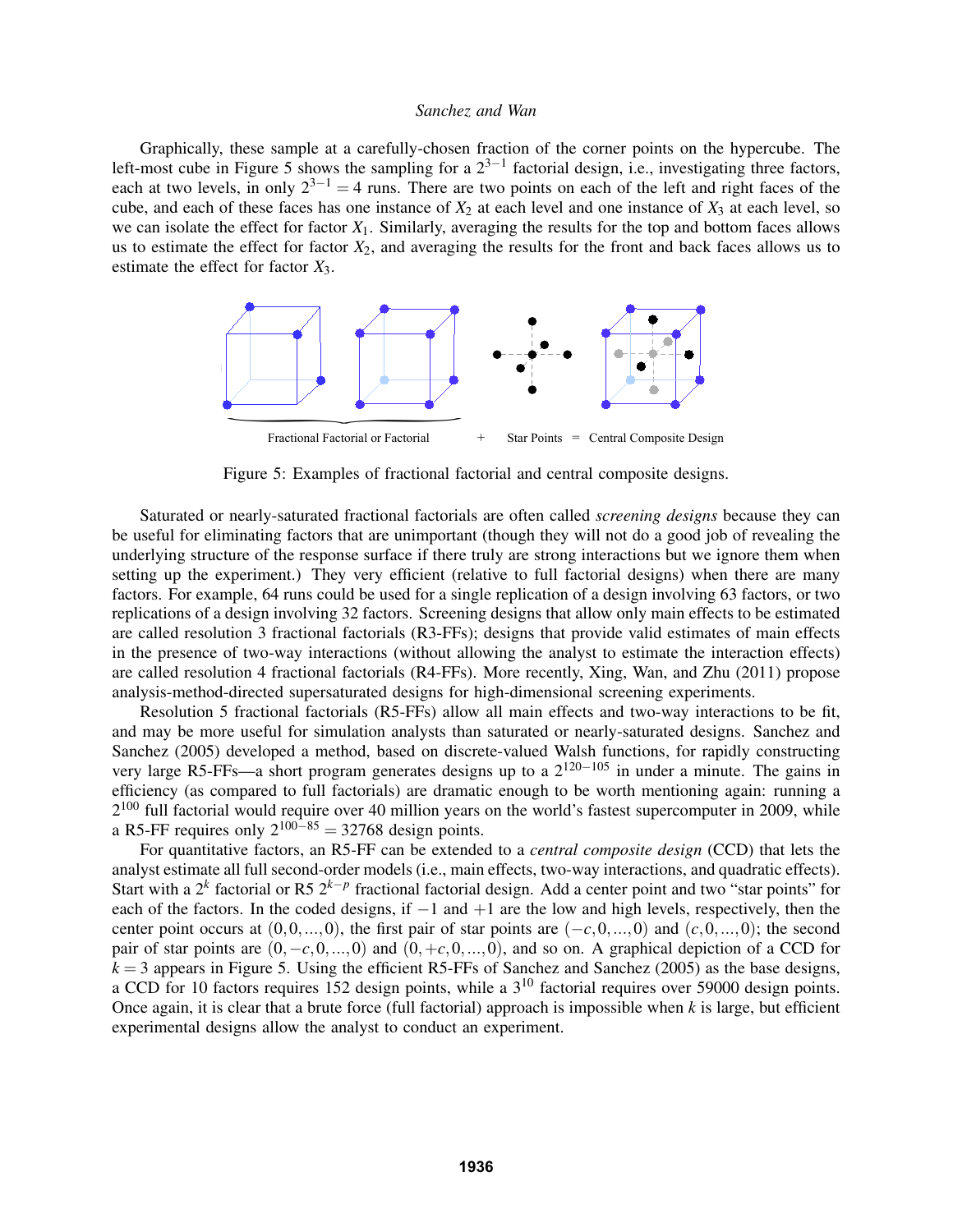## 3.4 Space-filling Designs

*Latin hypercube* (LH) designs provides a flexible way of constructing efficient designs for quantitative factors. They have some of the space-filling properties of factorial designs with fine grids, but require orders of magnitude less sampling. Once again, let *k* denote the number of factors, and let  $n_d \geq k$  denote the number of design points. Every column of the LH design is a permutation of the *n<sup>d</sup>* equally-spaced factor levels. Figure 6 lists a random LH with  $k = 2$  and  $m = 11$ , and provides a picture of results that might arise by using this experimental design for our capture-the-flag simulation. Compare this design to those of Figure 3. Unlike the  $2<sup>2</sup>$  factorial design, the LH design provides some information about what happens in the center of the experimental region, but requires far less effort than the  $11<sup>2</sup>$  factorial design.



Figure 6: Random Latin hypercube for capture-the-flag.

Random LH's may not work well unless  $n_d \gg k$ , but other LH designs are available. Cioppa and Lucas (2007) construct *nearly orthogonal Latin hypercube* (NOLH) designs that have good space-filling and orthogonality properties for small or moderate  $k$  ( $k \le 29$ ). Portions of two of their designs are shown in Figure 4c and d: an NOLH design with 17 design points, and an NOLH design with 257 design points. The two-dimensional space-filling behavior of the NOLH compares favorably with that of the  $4<sup>4</sup>$  factorial for roughly 1/15 the computational effort, so experimenters concerned about the level of computational effort might prefer the latter. Alternatively, experimenters considering the use of the 4<sup>4</sup> factorial (and thus willing to run 256 design points) might prefer the NOLH with 257 design points (just one more)—and gain the ability to examine a much denser set of factor-level combinations, as well as explore up to 25 additional factors using the same design! The benefits of LH sampling are greatest for large *k*. Assuming that a single design point takes one second to run, each replication of a 29-factor experiment would take under five minutes using an NOLH design, but over 17 years using a  $2^{29}$  factorial design. More recently, Hernandez, Lucas, and Carlyle (2012) use a mixed integer programming approach to generate sets of Latin hypercubes that are saturated or nearly-saturated. These extend Latin hypercube designs for simulation studies with larger numbers of factors. MacCalman, Vieira Jr., and Lucas (2012) develop NOLH designs that allow for the estimation of full second-order response models.

Replicating the design allows us to determine whether or not a constant error variance is a reasonable characterization of the simulation's performance, and is highly recommended. If we have the time and budget for even more sampling, then two or more different Latin hypercubes or NOLHs can be *stacked* to obtain a larger design with better space-filling properties. Stacking two designs means running both sets of design points; one way to obtain two different designs from the same NOLH matrix is to reassign the factors to different columns of the experimental design matrix.

When discrete-valued factors with limited numbers of levels are present, then rounded NOLH designs may no longer retain their near-orthogonal properties. The nearly orthogonal and balanced (NOB) mixed designs of Vieira Jr. et al. (2011ab, 2012) are suitable in these situations. One general-purpose design with  $n_d$  = 512 allows for the simultaneous investigation of up to 300 factors: 20 each with discrete numbers of levels  $m$  ( $m = 2, 3, \ldots, 11$ ) and 100 continuous-valued factors.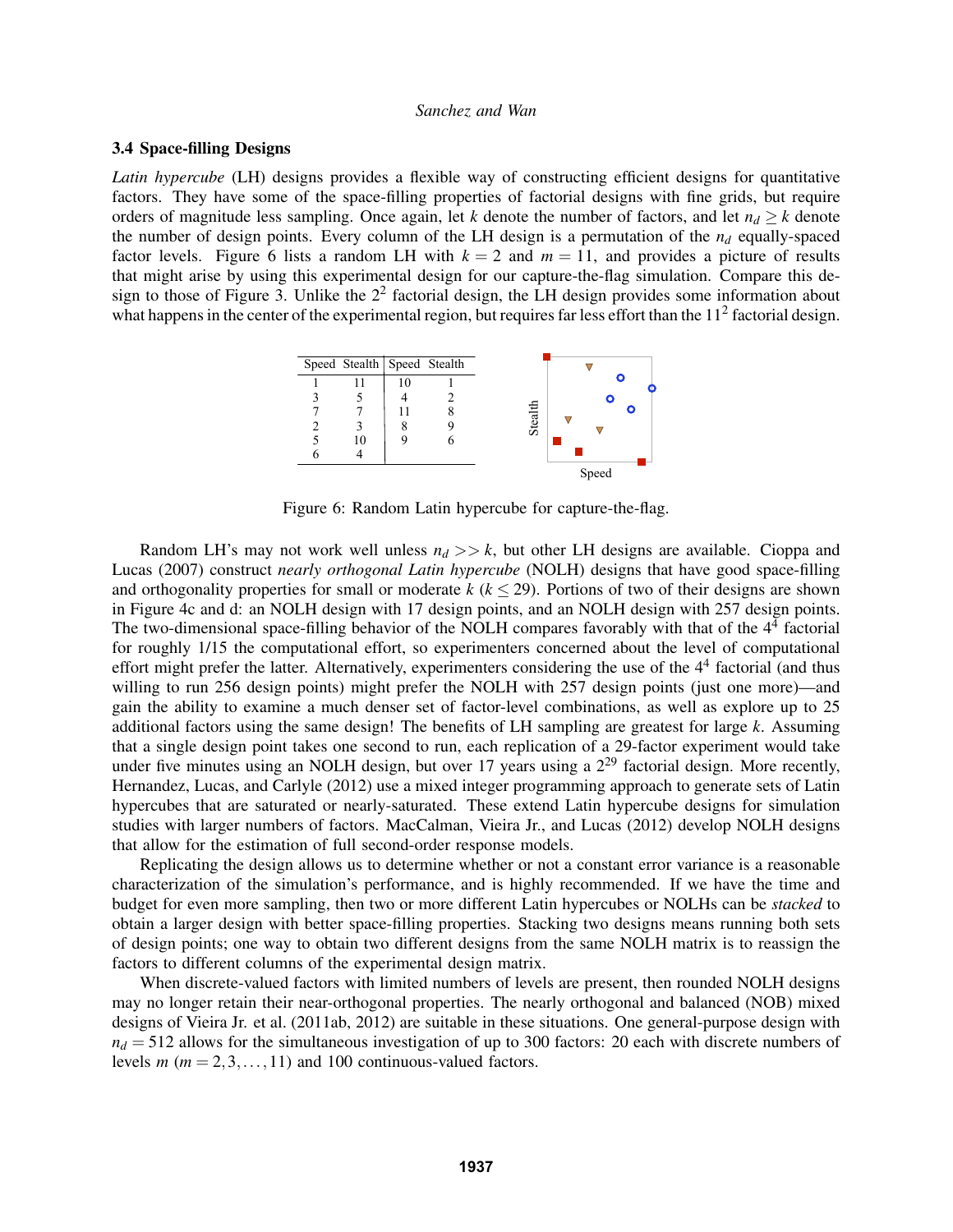## 3.5 Robust Design Methods

A distinction can be made between decision factors that can be controlled in the real world, and noise factors that cannot be controlled during actual operations. For example, in a simulation of search-and-rescue operations after a natural disaster, the decision factors might include the communication systems, available equipment, or number of people on the rescue team. Noise factors might include weather conditions, the number and location of those in need of rescue, and the skill levels of the emergency medical technicians. An alternative to an exploratory analysis that seeks to understand how these noise factors affect the responses is a *robust design* approach, where the goal of the experiment(s) is to identify design points that yield good performance across the range of noise factor settings—in other words, to identify *robust* systems, rather than systems that are effective only against specific threat and environmental conditions—particularly if these correspond to the most favorable settings for threat and environmental factors. The robust design philosophy was pioneered by Taguchi (1987) for manufactured-product design, where it has been successfully used to achieve high-quality products while keeping costs in line; it also facilitates the evaluation of trade-offs between quality and cost. An important consideration for the simulation community is that the robust design philosophy explicitly requires analysts to consider variances, as well as means, in assessing system performance.

The classification of factors as either decision or noise factors may affect the choice of the design. Generally, we are interested in fitting metamodels that explain the relationship between the decision factors (and their interactions, etc.) and the response. Interactions among noise factors may affect the variability of the response but are not of direct interest, while (noise factor) $\times$ (decision factor) interactions show up as unequal response variances across different decision-factor combinations.

Applying robust design principles to simulation experiments is discussed in Sanchez (2000). A more detailed discussion and examples appear in Kleijnen et al. (2005), where *identifying robust systems and processes* is considered one of three primary goals of simulation experiments.

# 3.6 Sequential Screening Methods

When the number of factors is very large, then sequential screening approaches may be of interest. Two procedures of particular interest are *controlled sequential bifurcation* (CSB) procedure (Wan, Ankenman, and Nelson 2006) and a variant called CSB-X (Wan, Ankenman, and Nelson 2010). These have the important property of providing guaranteed limits on the probabilities of observing false positives and false negatives when screening for important factors. Sequential approaches we find particularly useful for simulation experiments are *fractional factorial controlled sequential bifurcation* (F-CSB) and a variant called FFCSB-X (Sanchez, Wan, and Lucas 2009), and the *hybrid method* (Shen, Wan, and Sanchez 2010). Although these methods are heuristic, they nonetheless have been shown to have very good properties in terms of both efficiency and effectiveness. Unlike CSB and CSB-X, these latter procedures do not require *a priori* knowledge of the direction of factor effects, which makes them suitable for screening factors in simulation models of complex systems where little subject-matter expertise exists. Screening experiments are often followed up with more detailed experiments involving those factors identified as important.

## 3.7 Design-of-Experiment Based Simulation Optimization

Response Surface Methodology (RSM) was introduced by Box and Wilson (1951). It has been extensively used in industry to select the optimal operating conditions or product designs. The fundamental RSM framework can be briefly described as follows for a minimization problem (Myers and Montgomery 2002):

- Stage I
	- Plan and run a (fractional) factorial design plus the center point in the region of interest.
	- Test for curvature (i.e., a quadratic effect). If the curvature test is not statistically significant, go to Step 3. Otherwise go to Stage II.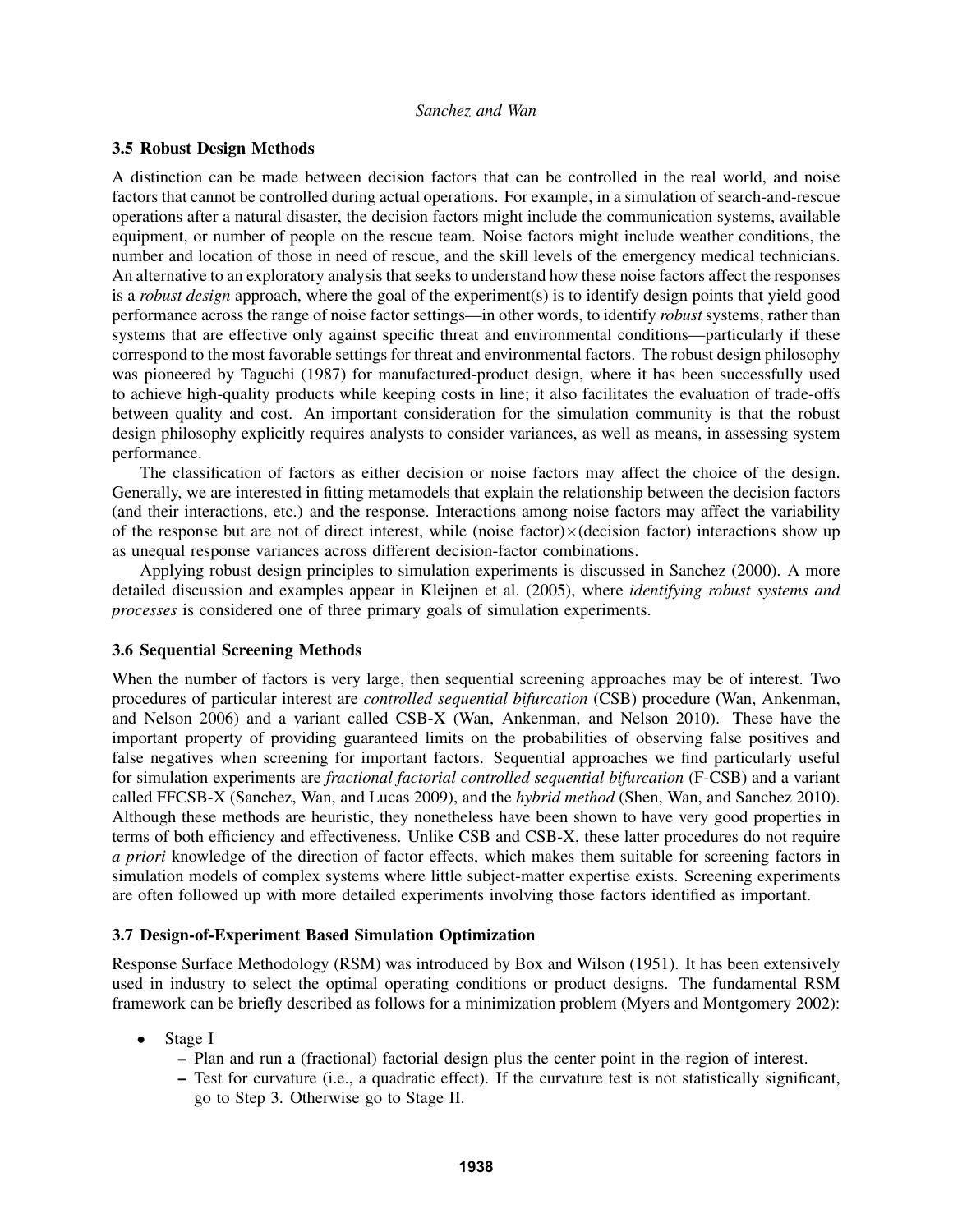- Fit a linear regression model to the data. Determine the path of steepest descent. Move along the path of steepest descent until the response no longer improves. Go back to Step 1.
- Stage II
	- Run a central composite design and fit a quadratic model.
	- Based on the quadratic model, find the optimal solution.

In summary, RSM sequentially explores local regions and performs line searches along the steepest decent to approach the optimal region. Stage II (the quadratic model) is only performed once, therefore the obtained "optimal" solution is usually not the true optimal solution of the underlying system—and may not even be close. One of the biggest advantages of RSM is its generality. An arsenal of well-studied statistical tools such as regression analysis, design of experiments, and ANOVA can be incorporated in its framework, and it is widely used despite its drawbacks.

Since simulation models representing real world systems can be very complex, the local simplified metamodel approach is appealing. Early applications of RSM in simulation were reported in Biles (1975) and Kleijnen (1975). However, two issues need to be solved. Firstly, RSM is not automated. Human intervention is required to determine the local region and appropriate design for each iteration. Secondly, RSM is heuristic, and the quality of the solution cannot be quantified. To mitigate these problems, Chang, Hong, and Wan (2009) propose the Stochastic Trust-Region Response-Surface Method (STRONG) for simulation optimization. It combines the RSM framework with the trust region method (developed for deterministic optimization). Like RSM, the method relies on a series of experimental designs for repetitive curve fitting and subsequent optimization. The difference lies on that at each iteration, the local optimization is restricted within a trust region to guarantee the reliability of the solution. If the metamodel does not fit the response well or the new solution fails to give sufficient improvement, the trust region will shrink, and vice versa. This approach eliminates the requirement of human intervention and leads to competitive asymptotic convergence property of STRONG. More importantly, the framework allows the incorporation of various experimental designs to improve the efficiency of optimization. Numerical evaluations show that this can significantly improve the efficiency of simulation optimization (Chang, Hong, and Wan 2009).

# 4 DESIGN COMPARISONS

In Figure 7 (updated from Sanchez and Wan 2011) we provide some guidance about experimental designs for simulation experiments. This list is not intended to be exhaustive, but we hope that it will help experimenters identify some suitable designs for particular contexts. We focus on designs discussed in Section 3 that we believe are relatively easy to generate, implement, and analyze, as well as to interpret and explain the results. However, if circumstances dictate that none of the designs are suitable, alternatives are often available from a statistician or a detailed look at some of the experimental design references. A version of this chart is maintained at the SEED Center web pages (http://harvest.nps.edu), and updated as new designs become available to fill some of the gaps. All acronyms are defined on the web site.

Selecting a design is an art, as well as a science. Clearly, the number of factors and the mix of different factor types (binary, qualitative or discrete with a limited number of levels, discrete with many levels, or continuous) play important roles. But these are rarely cast in stone—particularly during exploratory analysis. The experimenter has control over how factors are grouped, how levels are determined, etc. Even if these are specified, different experimenters may prefer different designs.

# 5 GAINING INSIGHT

We believe the following are three basic goals of simulation experiments: (i) *developing a basic understanding* of a particular simulation model or system; (ii) *finding robust* decisions or policies; and (iii) *comparing the merits* of various decisions or policies (Sanchez and Lucas 2002, Kleijnen et al. 2005). Experimental design approaches, coupled with analytic and graphical methods such as response-surface methodology and data-mining techniques, can be useful for all these goals. They help the experimenter develop a better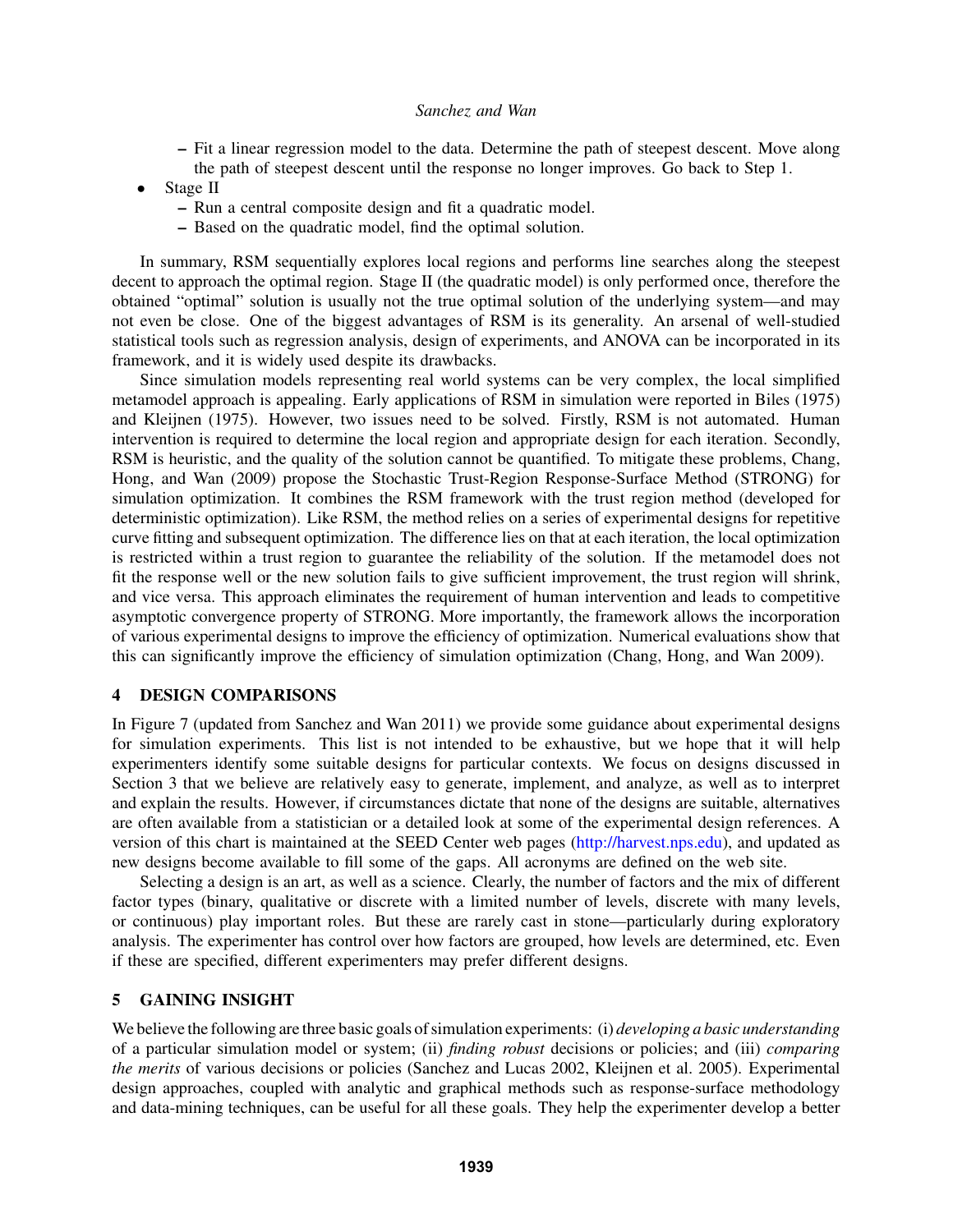|                                                                                                                                                                                                                                                                                                                                                                                                                                                                                                                                                                                                                                                                                                                                                                                                                                                                                                                                                                                                                                                                                                                                                                                                                                                                                                                                                                                                                                                                                                                                                                                                                                                                                                                                                                                                                                                                                                                                                                                                                                                                                                                                                                                                                                                                                                                                                                                                                           | $2^k$ factorials                                                                                                                                                                                      | $\mathbf{\hat{z}}$<br>$\stackrel{  }{\vee}$<br>m <sup>k</sup> factorials, $3 \le m$ | $\approx$<br>$\sqrt{ }$<br>$\mathbf{E}% _{0}$<br>₩<br>factorials, 6<br>ั้⊭ | <b>R3FF</b>                                | Foldover designs                           | RSFF                                                    | Central composite with full factorial | Central composite with R5FF | 2nd order NOLH | ×<br>random LH with $n \gg$ | possible NOLH (i.e., very few<br>extra columns)<br>smallest | larger NOLH                            | crossed NOLHs                                                                      | 512-design point NOB | Custom NOB | FFCSB (main effects)                | FFCSB-X or Hybrid method            |
|---------------------------------------------------------------------------------------------------------------------------------------------------------------------------------------------------------------------------------------------------------------------------------------------------------------------------------------------------------------------------------------------------------------------------------------------------------------------------------------------------------------------------------------------------------------------------------------------------------------------------------------------------------------------------------------------------------------------------------------------------------------------------------------------------------------------------------------------------------------------------------------------------------------------------------------------------------------------------------------------------------------------------------------------------------------------------------------------------------------------------------------------------------------------------------------------------------------------------------------------------------------------------------------------------------------------------------------------------------------------------------------------------------------------------------------------------------------------------------------------------------------------------------------------------------------------------------------------------------------------------------------------------------------------------------------------------------------------------------------------------------------------------------------------------------------------------------------------------------------------------------------------------------------------------------------------------------------------------------------------------------------------------------------------------------------------------------------------------------------------------------------------------------------------------------------------------------------------------------------------------------------------------------------------------------------------------------------------------------------------------------------------------------------------------|-------------------------------------------------------------------------------------------------------------------------------------------------------------------------------------------------------|-------------------------------------------------------------------------------------|----------------------------------------------------------------------------|--------------------------------------------|--------------------------------------------|---------------------------------------------------------|---------------------------------------|-----------------------------|----------------|-----------------------------|-------------------------------------------------------------|----------------------------------------|------------------------------------------------------------------------------------|----------------------|------------|-------------------------------------|-------------------------------------|
| <b>FACTOR CHARACTERISTICS</b>                                                                                                                                                                                                                                                                                                                                                                                                                                                                                                                                                                                                                                                                                                                                                                                                                                                                                                                                                                                                                                                                                                                                                                                                                                                                                                                                                                                                                                                                                                                                                                                                                                                                                                                                                                                                                                                                                                                                                                                                                                                                                                                                                                                                                                                                                                                                                                                             |                                                                                                                                                                                                       |                                                                                     |                                                                            |                                            |                                            |                                                         |                                       |                             |                |                             |                                                             |                                        |                                                                                    |                      |            |                                     |                                     |
| Total number of factors: 2-6<br>Total number of factors: 7-10<br>Total number of factors: 11-29<br>Total number of factors: 30-99<br>Total number of factors: 100-300<br>Total number of factors: 300-1000                                                                                                                                                                                                                                                                                                                                                                                                                                                                                                                                                                                                                                                                                                                                                                                                                                                                                                                                                                                                                                                                                                                                                                                                                                                                                                                                                                                                                                                                                                                                                                                                                                                                                                                                                                                                                                                                                                                                                                                                                                                                                                                                                                                                                | B*                                                                                                                                                                                                    | $\bigcirc$ <sup>1</sup>                                                             |                                                                            | $\circ$<br>$\bigcirc$<br>$\bigcirc^1$<br>◯ | $\bigcirc^1$ b* $\bullet$<br>B*O<br>O<br>∩ | B*(<br>$B^*$<br>$\bigcirc^2$<br>$\bigcirc$ <sup>2</sup> |                                       | $\bigcirc^2$<br>$\bigcirc$  |                |                             |                                                             | C*<br>$\mathbf{C}^*$<br>$\mathbf{C}^*$ | $\bigcirc^3$<br>$\bigcirc^3$<br>$\bigcirc$ <sup>3</sup><br>$\bigcirc$ <sup>3</sup> | М×<br>M <sup>*</sup> | C          | $\circ$<br>$\circlearrowright$<br>O | $\circ$<br>O<br>O<br>B*C<br>$B*C^*$ |
| Total number of factors: 1000-2000                                                                                                                                                                                                                                                                                                                                                                                                                                                                                                                                                                                                                                                                                                                                                                                                                                                                                                                                                                                                                                                                                                                                                                                                                                                                                                                                                                                                                                                                                                                                                                                                                                                                                                                                                                                                                                                                                                                                                                                                                                                                                                                                                                                                                                                                                                                                                                                        |                                                                                                                                                                                                       |                                                                                     |                                                                            |                                            |                                            |                                                         |                                       |                             |                |                             |                                                             |                                        |                                                                                    |                      |            |                                     |                                     |
| <b>Binary</b> factors<br>Qualitative factors with 3 or more levels<br>Discrete, continuous factors treated as binary<br>Discrete factors, 3-5 levels of interest<br>Discrete factors, up to 11 levels of interest                                                                                                                                                                                                                                                                                                                                                                                                                                                                                                                                                                                                                                                                                                                                                                                                                                                                                                                                                                                                                                                                                                                                                                                                                                                                                                                                                                                                                                                                                                                                                                                                                                                                                                                                                                                                                                                                                                                                                                                                                                                                                                                                                                                                         | $B^*$<br>$\bigcirc$ <sup>1</sup><br>$\bigcirc$ <sup>1</sup>                                                                                                                                           |                                                                                     |                                                                            | $\bigcirc$<br>$\bigcirc$                   | $\bigcirc$ <sup>1</sup>                    | $\bigcirc$ <sup>1</sup>                                 |                                       |                             |                |                             |                                                             |                                        |                                                                                    | M*<br>М*             | А*(        |                                     |                                     |
| Continuous, or discrete with many levels                                                                                                                                                                                                                                                                                                                                                                                                                                                                                                                                                                                                                                                                                                                                                                                                                                                                                                                                                                                                                                                                                                                                                                                                                                                                                                                                                                                                                                                                                                                                                                                                                                                                                                                                                                                                                                                                                                                                                                                                                                                                                                                                                                                                                                                                                                                                                                                  |                                                                                                                                                                                                       |                                                                                     |                                                                            |                                            |                                            |                                                         | O                                     | $\bigcirc$                  |                |                             |                                                             |                                        |                                                                                    |                      |            |                                     |                                     |
| Decision factors (controllable in real world)                                                                                                                                                                                                                                                                                                                                                                                                                                                                                                                                                                                                                                                                                                                                                                                                                                                                                                                                                                                                                                                                                                                                                                                                                                                                                                                                                                                                                                                                                                                                                                                                                                                                                                                                                                                                                                                                                                                                                                                                                                                                                                                                                                                                                                                                                                                                                                             |                                                                                                                                                                                                       |                                                                                     |                                                                            |                                            |                                            |                                                         |                                       |                             |                |                             |                                                             |                                        |                                                                                    |                      |            |                                     |                                     |
| Noise factors (uncontrollable in real world)                                                                                                                                                                                                                                                                                                                                                                                                                                                                                                                                                                                                                                                                                                                                                                                                                                                                                                                                                                                                                                                                                                                                                                                                                                                                                                                                                                                                                                                                                                                                                                                                                                                                                                                                                                                                                                                                                                                                                                                                                                                                                                                                                                                                                                                                                                                                                                              |                                                                                                                                                                                                       |                                                                                     |                                                                            |                                            | $\bigcirc^4$                               | $\bigcirc^4$                                            |                                       |                             |                | $\bigcirc^5$                |                                                             |                                        |                                                                                    |                      |            |                                     |                                     |
| <b>RESPONSE CHARACTERISTICS</b>                                                                                                                                                                                                                                                                                                                                                                                                                                                                                                                                                                                                                                                                                                                                                                                                                                                                                                                                                                                                                                                                                                                                                                                                                                                                                                                                                                                                                                                                                                                                                                                                                                                                                                                                                                                                                                                                                                                                                                                                                                                                                                                                                                                                                                                                                                                                                                                           |                                                                                                                                                                                                       |                                                                                     |                                                                            |                                            |                                            |                                                         |                                       |                             |                |                             |                                                             |                                        |                                                                                    |                      |            |                                     |                                     |
| Main effects only (initial screening)                                                                                                                                                                                                                                                                                                                                                                                                                                                                                                                                                                                                                                                                                                                                                                                                                                                                                                                                                                                                                                                                                                                                                                                                                                                                                                                                                                                                                                                                                                                                                                                                                                                                                                                                                                                                                                                                                                                                                                                                                                                                                                                                                                                                                                                                                                                                                                                     | $\overline{\bigcirc^2}$                                                                                                                                                                               |                                                                                     |                                                                            |                                            |                                            |                                                         |                                       |                             |                |                             |                                                             | $\bigcirc^6$                           |                                                                                    | $\bigcirc$           |            |                                     |                                     |
| Main effects (valid w/2-way interactions)                                                                                                                                                                                                                                                                                                                                                                                                                                                                                                                                                                                                                                                                                                                                                                                                                                                                                                                                                                                                                                                                                                                                                                                                                                                                                                                                                                                                                                                                                                                                                                                                                                                                                                                                                                                                                                                                                                                                                                                                                                                                                                                                                                                                                                                                                                                                                                                 | $\bigcirc^2$                                                                                                                                                                                          |                                                                                     |                                                                            |                                            |                                            |                                                         |                                       |                             |                |                             |                                                             |                                        |                                                                                    |                      |            |                                     |                                     |
| Main effects and all 2-way interactions                                                                                                                                                                                                                                                                                                                                                                                                                                                                                                                                                                                                                                                                                                                                                                                                                                                                                                                                                                                                                                                                                                                                                                                                                                                                                                                                                                                                                                                                                                                                                                                                                                                                                                                                                                                                                                                                                                                                                                                                                                                                                                                                                                                                                                                                                                                                                                                   | $\bigcirc^2$                                                                                                                                                                                          |                                                                                     |                                                                            |                                            |                                            |                                                         |                                       |                             |                |                             |                                                             |                                        |                                                                                    |                      |            |                                     |                                     |
| Main effects and many interactions                                                                                                                                                                                                                                                                                                                                                                                                                                                                                                                                                                                                                                                                                                                                                                                                                                                                                                                                                                                                                                                                                                                                                                                                                                                                                                                                                                                                                                                                                                                                                                                                                                                                                                                                                                                                                                                                                                                                                                                                                                                                                                                                                                                                                                                                                                                                                                                        |                                                                                                                                                                                                       | $\bigcirc^2$                                                                        | $\bigcirc^2$                                                               |                                            |                                            |                                                         |                                       |                             |                |                             |                                                             |                                        |                                                                                    |                      |            |                                     |                                     |
| Quadratic effects                                                                                                                                                                                                                                                                                                                                                                                                                                                                                                                                                                                                                                                                                                                                                                                                                                                                                                                                                                                                                                                                                                                                                                                                                                                                                                                                                                                                                                                                                                                                                                                                                                                                                                                                                                                                                                                                                                                                                                                                                                                                                                                                                                                                                                                                                                                                                                                                         |                                                                                                                                                                                                       | $\bigcirc^2$                                                                        | $\bigcirc^2$                                                               |                                            |                                            |                                                         |                                       |                             |                |                             |                                                             |                                        |                                                                                    |                      |            |                                     |                                     |
| Thresholds / non-smooth effects                                                                                                                                                                                                                                                                                                                                                                                                                                                                                                                                                                                                                                                                                                                                                                                                                                                                                                                                                                                                                                                                                                                                                                                                                                                                                                                                                                                                                                                                                                                                                                                                                                                                                                                                                                                                                                                                                                                                                                                                                                                                                                                                                                                                                                                                                                                                                                                           |                                                                                                                                                                                                       | $\bigcirc^2$                                                                        | $\bigcirc^2$                                                               |                                            |                                            |                                                         |                                       |                             |                |                             |                                                             |                                        |                                                                                    |                      |            |                                     |                                     |
| Flexible modeling - not all pre-specified                                                                                                                                                                                                                                                                                                                                                                                                                                                                                                                                                                                                                                                                                                                                                                                                                                                                                                                                                                                                                                                                                                                                                                                                                                                                                                                                                                                                                                                                                                                                                                                                                                                                                                                                                                                                                                                                                                                                                                                                                                                                                                                                                                                                                                                                                                                                                                                 |                                                                                                                                                                                                       | $\bigcirc^2$                                                                        | $\bigcirc^2$                                                               |                                            |                                            |                                                         |                                       |                             |                |                             |                                                             |                                        |                                                                                    |                      |            |                                     |                                     |
| <b>OTHER CONSIDERATIONS</b>                                                                                                                                                                                                                                                                                                                                                                                                                                                                                                                                                                                                                                                                                                                                                                                                                                                                                                                                                                                                                                                                                                                                                                                                                                                                                                                                                                                                                                                                                                                                                                                                                                                                                                                                                                                                                                                                                                                                                                                                                                                                                                                                                                                                                                                                                                                                                                                               |                                                                                                                                                                                                       |                                                                                     |                                                                            |                                            |                                            |                                                         |                                       |                             |                |                             |                                                             |                                        |                                                                                    |                      |            |                                     |                                     |
| Batch mode unavailable - all runs                                                                                                                                                                                                                                                                                                                                                                                                                                                                                                                                                                                                                                                                                                                                                                                                                                                                                                                                                                                                                                                                                                                                                                                                                                                                                                                                                                                                                                                                                                                                                                                                                                                                                                                                                                                                                                                                                                                                                                                                                                                                                                                                                                                                                                                                                                                                                                                         |                                                                                                                                                                                                       | $\overline{\bigcirc^2}$                                                             |                                                                            |                                            |                                            |                                                         |                                       |                             |                |                             |                                                             |                                        |                                                                                    |                      |            |                                     |                                     |
| through GUI                                                                                                                                                                                                                                                                                                                                                                                                                                                                                                                                                                                                                                                                                                                                                                                                                                                                                                                                                                                                                                                                                                                                                                                                                                                                                                                                                                                                                                                                                                                                                                                                                                                                                                                                                                                                                                                                                                                                                                                                                                                                                                                                                                                                                                                                                                                                                                                                               |                                                                                                                                                                                                       |                                                                                     |                                                                            |                                            |                                            |                                                         |                                       |                             |                |                             |                                                             |                                        |                                                                                    |                      |            |                                     |                                     |
| Provides additional modeling flexibility or allows some assumptions to be assessed<br>$B^*$<br>Good design choice for binary factors<br>L*<br>Good design choice for factors with a limited number of qualitative or discrete levels<br>$C^*$<br>Good design choice for continuous factors, discrete factors with many levels<br>Good design choice if there are discrete factors with (mixed) limited numbers of levels; continuous factors are also accommodated<br>$M^*$<br>$A^*$<br>Good design choice if there are discrete or qualitative factors with (mixed) limited numbers of levels; continuous factors are also accommodated<br>Works well<br>Assumes that interactions are negligible or that they'll show up with the main effects - must follow up with confirmation runs<br>For FFCSB-X, "many" means 2 or 3 levels<br>Smaller designs are the only ones feasible until this gets "fixed" - work with the developer to automated job submission<br>3<br>Design's correlation structure must be checked - stacking many designs may be an alternative<br>Degrees of freedom limit the number of terms that can be estimated simultaneously, so not all main effects and two-way interactions can be estimated simultaneously.<br>Consider these designs if additional computing resources are available<br>$\bigcirc^1$ These require many more runs than other designs unless k is small. Consider NOLH designs.<br>$\bigcirc$ <sup>2</sup> Start with 2 replications and see if you can eliminate any factors - each time you do, you effectively double the number of replications for factors that remain.<br>Same as above, but to avoid overly-large designs may want to consider saturated or nearly-saturated NOLH<br>$\bigcirc^3$<br>Potential designs that provide additional modeling flexibility or allow some assumptions to be assessed, but typically require many more design points<br>Potential designs, but better designs exist for this purpose<br>◯<br>Unless used for initial screening, it may be a good idea to explore at least 3 levels<br>$\bigcirc$ <sup>1</sup><br>$\bigcirc^2$ These require many more runs than other designs unless k is small. Consider R5FF (for binary) or NOLH designs<br>Easier to use a larger NOLH (if all factors are quantitative), a NOB design, or else cross a full factorial for factors with just a few levels with an NOLH<br>$\bigcirc^3$ |                                                                                                                                                                                                       |                                                                                     |                                                                            |                                            |                                            |                                                         |                                       |                             |                |                             |                                                             |                                        |                                                                                    |                      |            |                                     |                                     |
| $\bigcirc^4$                                                                                                                                                                                                                                                                                                                                                                                                                                                                                                                                                                                                                                                                                                                                                                                                                                                                                                                                                                                                                                                                                                                                                                                                                                                                                                                                                                                                                                                                                                                                                                                                                                                                                                                                                                                                                                                                                                                                                                                                                                                                                                                                                                                                                                                                                                                                                                                                              |                                                                                                                                                                                                       |                                                                                     |                                                                            |                                            |                                            |                                                         |                                       |                             |                |                             |                                                             |                                        |                                                                                    |                      |            |                                     |                                     |
| $\bigcirc^5$                                                                                                                                                                                                                                                                                                                                                                                                                                                                                                                                                                                                                                                                                                                                                                                                                                                                                                                                                                                                                                                                                                                                                                                                                                                                                                                                                                                                                                                                                                                                                                                                                                                                                                                                                                                                                                                                                                                                                                                                                                                                                                                                                                                                                                                                                                                                                                                                              | Since you do not need to estimate interactions among noise factors, use a screening design like R3FF or a small NOLH<br>In the spirit of keeping noise factor designs small, you might prefer an NOLH |                                                                                     |                                                                            |                                            |                                            |                                                         |                                       |                             |                |                             |                                                             |                                        |                                                                                    |                      |            |                                     |                                     |
| $\bigcirc$ <sup>6</sup> If you're interested in screening and want to keep the number of runs down, go for one of the smaller LH designs                                                                                                                                                                                                                                                                                                                                                                                                                                                                                                                                                                                                                                                                                                                                                                                                                                                                                                                                                                                                                                                                                                                                                                                                                                                                                                                                                                                                                                                                                                                                                                                                                                                                                                                                                                                                                                                                                                                                                                                                                                                                                                                                                                                                                                                                                  |                                                                                                                                                                                                       |                                                                                     |                                                                            |                                            |                                            |                                                         |                                       |                             |                |                             |                                                             |                                        |                                                                                    |                      |            |                                     |                                     |

Figure 7: Design comparison chart.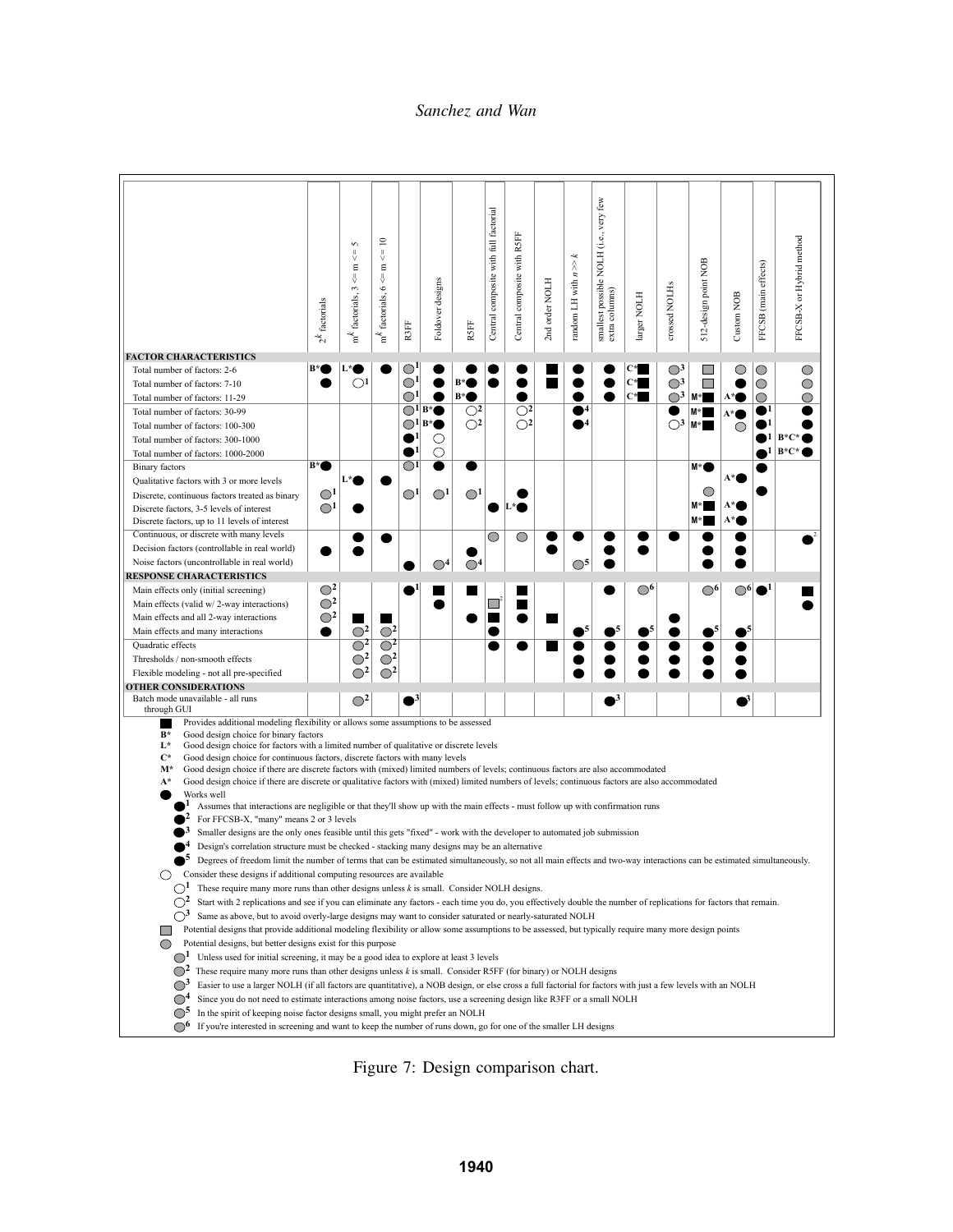understanding of the system. This process typically follows an iterative cycle, where insights gained from simulation experiments can be used in many ways. Results can be used to evaluate or improve the simulation model. By identifying important factors, interactions, and nonlinear effects, the experimenter can improve their understanding, find robust solutions, or raise questions to be explored in subsequent experiments. Thresholds, plateaus, or other interesting features of the response surfaces might provide guidance about situations that are particularly good (or particularly bad).

# 6 FINDING OUT MORE

For more on the philosophy and tactics of designing simulation experiments, examples of graphical methods that facilitate gaining insight into the simulation model's performance, and extensive literature surveys, we refer the reader to Sanchez et al. (2012) or Kleijnen et al. (2005).

Books that discuss experimental designs for simulation include Santner, Williams, and Notz (2003), Law (2007), and Kleijnen (2007). Note that their goals for those performing simulation experiments may differ from those in this paper. For experiments where it is very time-consuming to run a single replication, there are other single-stage designs (often used for physical experiments) that require fewer runs than fractional factorial designs. Some of these designs appear in the above references; others can be found in experimental design texts such as Box, Hunter and Hunter (2005) or Ryan (2007). A more detailed discussion of how simulation experiments might be used to assist with planning live tests (physical experiments) appears in Sanchez (2009).

Finally, the benefits of efficient experimental design are often more tangible if you see how they are used in practice. Designs like the ones described in this paper have assisted the U.S. military and several allied countries in a series of international data farming workshops. Interdisciplinary teams of officers and analysts develop and explore agent-based simulation models to address questions of current interest to the U.S. military and allies, such as network-centric operations, effective use of unmanned vehicles, peace support operations, and more. Sanchez and Lucas (2002) provide an overview of issues in modeling and analysis aspects of agent-based simulation. A humanitarian assistance scenario is discussed in Kleijnen et al. (2005). Lucas et al. (2007) describe several defense and homeland security applications: critical infrastructure protection, non-lethal capabilities in a maritime environment, and emergency first response to a crisis event. The website of the SEED (Simulation Experiments & Efficient Design) Center for Data Farming (at http://harvest.nps.edu) also has links to many papers, both methodological and application-oriented, design spreadsheets and software, and over 100 student theses covering a wide range of applications. These provide more details about statistical and graphical analysis of the simulation results, along with implementation issues regarding leveraging high-performance computing assets.

## 7 CONCLUSIONS

The process of building, verifying, and validating a simulation model can be arduous—but once complete, then it is time to have the model work for you. One extremely effective way of accomplishing this is to use experimental designs to help explore your simulation model. This tutorial has touched on a few designs that we have found particularly useful, but other design and analysis techniques exist. Our intent was to open your eyes to the benefits of DOE, and convince you to make your next simulation study a simulation *experiment*. As we have shown, if you are interested in exploring the behavior of a simulation model with more than a handful of input factors, efficient experimental designs are readily available—and much more powerful—than a petaflop supercomputer.

### ACKNOWLEDGMENTS

This is an update of previous tutorials, most recently Sanchez and Wan (2011).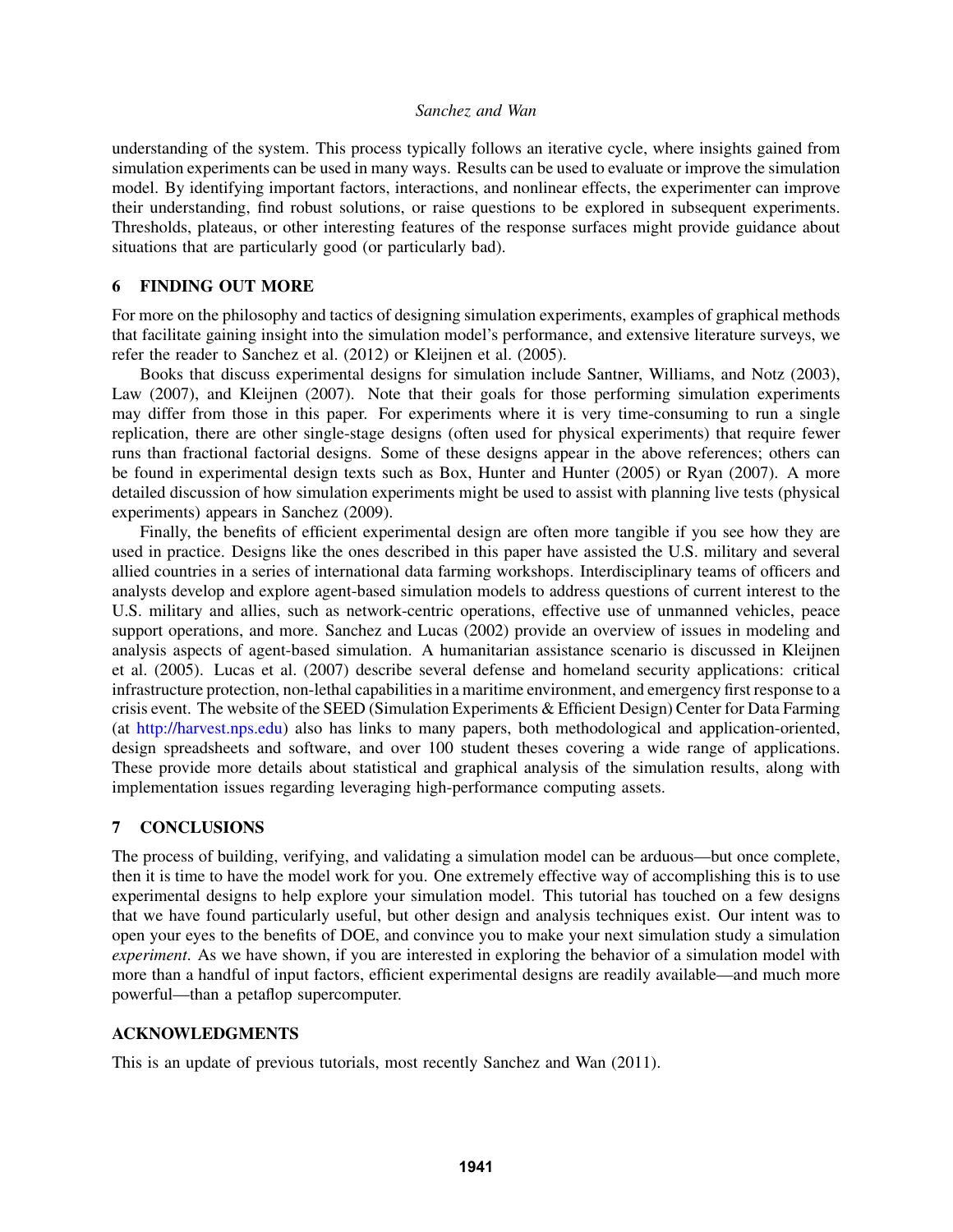#### **REFERENCES**

- Biles, W. E. 1975. "A Response Surface Method for Experimental Optimization of Multi-response Processes." *Industrial and Engineering Chemistry Process Design and Development*, 14(2): 152–158.
- Box, G. E. P., W. G. Hunter, and J. S. Hunter. 2005. *Statistics for Experimenters: An Introduction to Design, Data Analysis and Model Building*. 2nd ed. New York: Wiley.
- Box, G., and K. Wilson. 1951. "On the Experimental Attainment of Optimum Conditions." *Journal of the Royal Statistical Society* 13: 1–38.
- Chang, K-H., J. L. Hong, and H. Wan. 2009. "Stochastic Trust-region Response-surface Method (STRONG)—A New Response-surface Framework for Simulation Optimization." *INFORMS Journal on Computing*, published online before print April 11, 2012, doi:10.1287/ijoc.1120.0498.
- Cioppa, T. M., and T. W. Lucas. 2007. "Efficient Nearly Orthogonal and Space-filling Latin Hypercubes." *Technometrics* 49(1): 45–55.
- Hernandez, A. S., T. W. Lucas, and M. Carlyle. 2012. "Enabling Nearly Orthogonal Latin Hypercube Construction for any Non-saturated Run-variable Combination." *ACM Transactions on Modeling and Computer Simulation*, forthcoming.
- Kelton, W. D., J. S. Smith, and D.T. Sturrock. 2011. *Simio and Simulation: Modeling, Analysis, Applications*. 2nd ed. New York: McGraw-Hill Learning Solutions.
- Kleijnen, J. P. C. 2007. *Design and Analysis of Simulation Experiments.* New York: Springer.
- Kleijnen, J. P. C., S. M. Sanchez, T. W. Lucas, and T. M. Cioppa. 2005. "A User's Guide to the Brave New World of Designing Simulation Experiments." *INFORMS Journal on Computing* 17(3): 263–289.
- Kleijnen, J. P. C. 1975. *Statistical Techniques in Simulation, Part II*. New York: Dekker.
- Law, A. M. 2007. *Simulation Modeling and Analysis*. 4th ed. New York: McGraw-Hill.
- Lucas, T. W., S. M. Sanchez, F. Martinez, L. R. Sickinger, and J. W. Roginski. 2007. "Defense and Homeland Security Applications of Multi-agent Simulations." In *Proceedings of the 2007 Winter Simulation Conference*, edited by S. G. Henderson, B. Biller, M.-H. Hsieh, J. Shortle, J. D. Tew, and R. R. Barton, 138–149. Piscataway, New Jersey: Institute of Electrical and Electronics Engineers, Inc.
- MacCalman, A. D., H. Vieira, Jr., and T. W. Lucas. 2012. "Second Order Nearly Orthogonal Modified Latin Hypercubes for Exploring Models with Multiple Unknown Response Surface Forms." Working paper, Naval Postgraduate School, Monterey, California.
- Markoff, J. 2008. "Military Supercomputer Sets Record." *New York Times*, June 9, 2008. Accessed June 4, 2012. http://www.nytimes.com/2008/06/09/technology/09petaflops.html.
- Montgomery, D. C. 2005. *Design and Analysis of Experiments*. 6th ed. New York: Wiley.
- Myers, R., and D. Montgomery. 2002. *Response Surface Methodology*. New York: Wiley.
- Ryan, T. P. 2007. *Modern Experimental Design.* Hoboken, New Jersey: Wiley.
- Sanchez, S. M. 2000. "Robust Design: Seeking the Best of all Possible Worlds." In *Proceedings of the 2000 Winter Simulation Conference*, edited by J. A. Joines, R. R. Barton, K. Kang, and P. A. Fishwick, 69–76. Piscataway, New Jersey: Institute of Electrical and Electronics Engineers, Inc.
- Sanchez, S. M. 2009. "Annex D Design of Experiments (DOE)." In *Analyst's Handbook for Testing in a Joint Environment – Annexes*, Joint Test & Evaluation Methodology (JTEM), D1–D38. Accessed June 4, 2012. https://www.jte.osd.mil/jtemctm/handbooks/index.html.
- Sanchez, S. M., and T. W. Lucas. 2002. "Exploring the World of Agent-based Simulations: Simple Models, Complex Analyses." In *Proceedings of the 2002 Winter Simulation Conference*, edited by E. Yücesan, C.-H. Chen, J. L. Snowdon, and J. Charnes, 116–126. Piscataway, New Jersey: Institute of Electrical and Electronics Engineers, Inc.
- Sanchez, S. M., and P. J. Sanchez. 2005. "Very Large Fractional Factorials and Central Composite Designs." *ACM Transactions on Modeling and Computer Simulation* 15(4): 362–377.
- Sanchez, S. M., and H. Wan. 2011. "Better than a Petaflop: The Power of Efficient Experimental Design." In *Proceedings of the 2011 Winter Simulation Conference*, edited by S. Jain, R. R. Creasey,